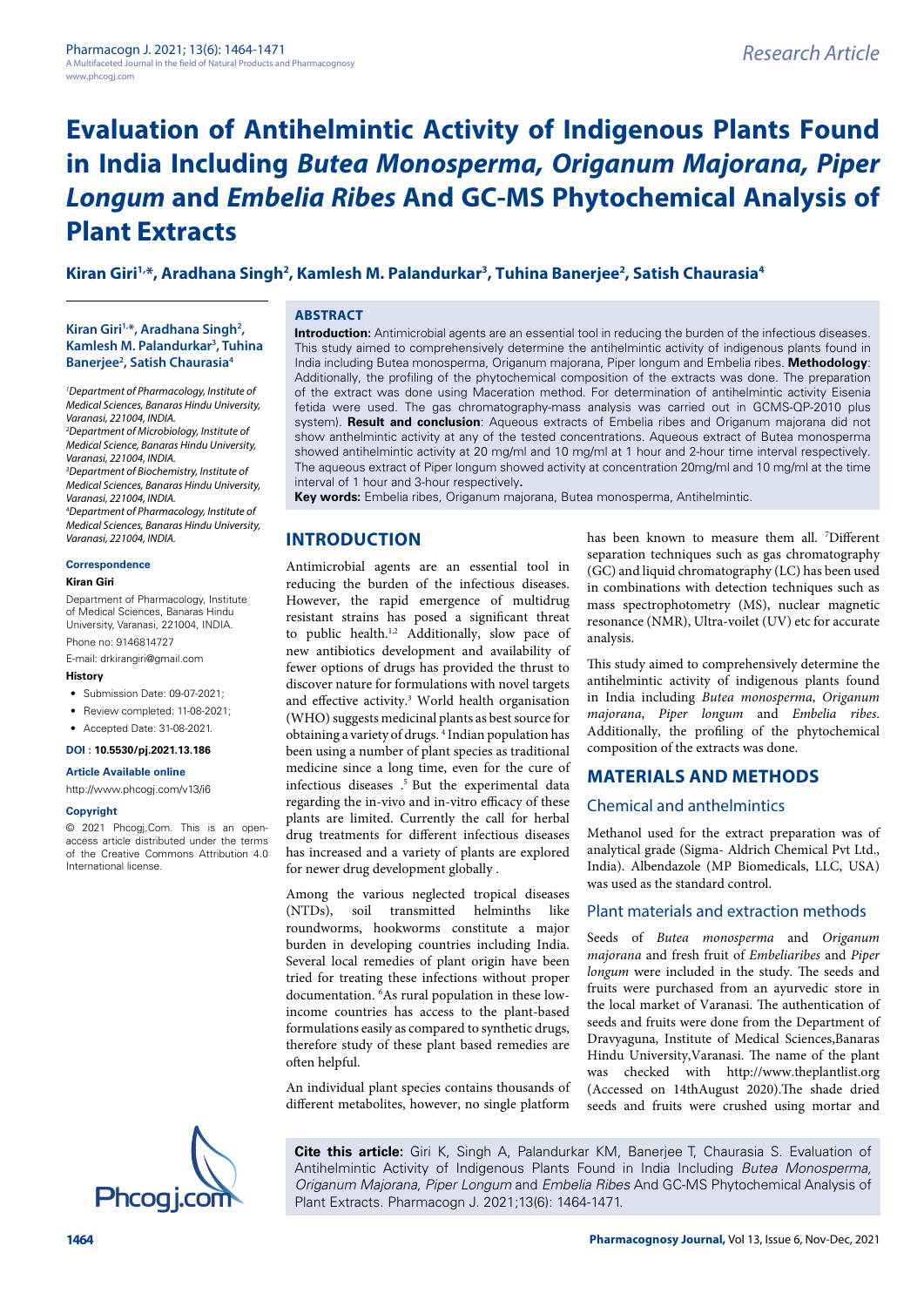pestle to a fine powder. The powder was then weighted individually and stored in a stoppered container and were labeled. The containers were kept away from direct heat and moisture.The preparation of the extract was done using Maceration method. Briefly, 500 gm of crushed seeds and fruits were taken in a stoppered flask and filled with 1L of methanol/ distilled water (solvent). These flasks were incubated at room temperature for about a period of 3 days with frequent agitation. After the following days the solvent were filtered out by using Whatman #1 filter paper and were heated in a round bottom flask at a temperature of 55°C until the moisture content from the extract was evaporated.

#### Micro-organisms

Adult Earthworm (*Eisenia fetida*) were collected from the Institute of Agriculture sciences, Banaras Hindu University, India and cleaned with fresh water. The helminthes were kept in phosphate buffer saline (PBS) until in vitro experiments was started.

#### Determination of in vitro anthelmintic activity

The anthelmintic assay was performed in vitro using adult earthworms owing to their anatomical and physiological resemblance with the intestinal roundworms, parasites of human beings for preliminary evaluation of anthelmintic activity. Earthworms each of average length 6 cm were placed in petri dishes containing 2 ml of various plant extract concentration,5 mg/ml, 10 mg/ml and 20 mg/ml of solutions. Albendazole solution was used as reference standard drug and saline as control. The worms were observed at 0.5 hr, 1 hr, 2 hr, 3hr for the paralysis after incubating at 370 C.Paralysis was said to occur when the worms were not able to move. The scoring system has been shown in Table 1.

#### Gas chromatography-mass spectrometry (GC-MS) analysis

Samples were injected with a split ratio of 10 : 1 using a split injection mode. The gas chromatography-mass analysis was carried out in GCMS-QP-2010 plus system (Shimadzu Co., Kyoto, Japan). The column used was Rxi-5 SIL MS (30M  $\times$  0.25 mm id  $\times$ 0.25 u, film thickness). The mass spectrometer was tuned according to the manufacturer's recommendations. Injection temperature was 260°C, the interface set to 270°C and the ion source adjusted to 220°C. Helium was used as the carrier gas and the flow rate of 1.21 ml min−1was maintained. The temperature program included2 minutes isothermal heating at 60°C, followed by 250°C for 2 minutes further 280°C for 21 minutes. The relative percentage amount of each component was measured by comparing the average peak area of each component to the total area. The chromatograms and mass spectra were evaluated using the masslab program (ThermoQuest, Manchester, UK). A retention time and mass spectral library for automatic peak quantification of metabolite derivatives was implemented within the masslab method format.

#### Ethical approval

The study was approved by the Institute ethical committee, IMS, BHU, ethical approval number: Dean/2018/CAEC/818. Informed consent was taken from the human participants whose samples were included in the study.

#### **RESULTS**

#### Anthelmintic activity

Extract of *Butea monosperma*, *Origanum majorana* and *Piper longum* containing 5 mg/ml, 10 mg/ml and 20 mg/ml produced dose dependent paralysis ranging from loss of motility to loss of response to external stimuli. The methanolic extract of*Piper longum* showed antihelmintic activity at concentration 20 mg/ml and 10 mg/ml at the time interval

#### **Table 1: Scoring system for the assessment of drug effect on motility of Earthworms.**

| <b>Motility</b><br>score | Appearance of the helminth                                              |
|--------------------------|-------------------------------------------------------------------------|
|                          | Highly motile, similar to the motion at the start of the culture        |
|                          | Significant movement in a normal fashion                                |
|                          | Sluggish motility, very limited movement                                |
|                          | Motile only on stimulation                                              |
|                          | Non-motile, no movement observable even in the presence of<br>stimulus. |

#### **Table 2: Anthelmintic activity of plant extracts with reference to standard drug.**

| PL(Al)              | $t = 0 h$        | $t = 0.5 h$      | $t = 1.0 h$    | $t = 2.0 h$              | $t = 3.0 h$      |
|---------------------|------------------|------------------|----------------|--------------------------|------------------|
| 5 mg/ml             | $\overline{0}$   | $\mathbf{1}$     | $\overline{c}$ | $\overline{\mathbf{3}}$  | $\overline{4}$   |
| $10$ mg/ml          | $\mathbf{0}$     | $\overline{c}$   | $\overline{4}$ | -                        | -                |
| 20 mg/ml            | $\mathbf{0}$     | $\overline{4}$   |                |                          |                  |
| BM (Al)             |                  |                  |                |                          |                  |
| 5 mg/ml             | $\boldsymbol{0}$ | $\mathbf{0}$     | $\mathbf{1}$   | 3                        | $\overline{4}$   |
| $10$ mg/ml          | $\mathbf{0}$     | $\mathbf{1}$     | $\overline{2}$ | $\overline{4}$           |                  |
| 20 mg/ml            | $\mathbf{0}$     | $\overline{c}$   | $\overline{4}$ |                          |                  |
| OM (Al)             |                  |                  |                |                          |                  |
| 5 mg/ml             | $\mathbf{0}$     | $\boldsymbol{0}$ | $\overline{2}$ | $\overline{4}$           |                  |
| $10$ mg/ml          | $\mathbf{0}$     | 1                | $\overline{4}$ |                          |                  |
| 20 mg/ml            | $\boldsymbol{0}$ | $\overline{c}$   | $\overline{4}$ |                          |                  |
| ER(Aq)              |                  |                  |                |                          |                  |
| 5 mg/ml             | $\boldsymbol{0}$ | $\mathbf{1}$     | $\mathbf{1}$   | $\mathbf{1}$             | $\mathbf{1}$     |
| $10$ mg/ml          | $\boldsymbol{0}$ | $\mathbf{1}$     | $\bf{l}$       | $\,1$                    | $\bf{l}$         |
| 20 mg/ml            | $\boldsymbol{0}$ | $\mathbf{1}$     | $\overline{2}$ | $\overline{2}$           | $\overline{2}$   |
| OM (Aq)             |                  |                  |                |                          |                  |
| $5$ mg/ml           | $\boldsymbol{0}$ | $\mathbf 1$      | $\mathbf{1}$   | $\mathbf{2}$             | $\boldsymbol{2}$ |
| $10$ mg/ml          | $\mathbf{0}$     | $\mathbf{1}$     | $\sqrt{2}$     | $\overline{c}$           | $\boldsymbol{2}$ |
| $20$ mg/ml          | $\boldsymbol{0}$ | $\overline{2}$   | $\overline{c}$ | $\overline{c}$           | $\sqrt{2}$       |
| BM (Aq)             |                  |                  |                |                          |                  |
| 5 mg/ml             | $\boldsymbol{0}$ | $\,1$            | $\sqrt{2}$     | 3                        | $\overline{4}$   |
| 10 mg/ml            | $\boldsymbol{0}$ | $\overline{2}$   | $\overline{3}$ | $\overline{4}$           |                  |
| 20 mg/ml            | $\mathbf{0}$     | 3                | $\overline{4}$ | $\overline{\phantom{0}}$ |                  |
| PL(Aq)              |                  |                  |                |                          |                  |
| 5 mg/ml             | $\boldsymbol{0}$ | $\boldsymbol{0}$ | $\mathbf{1}$   | $\overline{c}$           | 3                |
| $10$ mg/ml          | $\mathbf{0}$     | $\boldsymbol{0}$ | $\overline{c}$ | 3                        | $\overline{4}$   |
| $20$ mg/ml          | $\mathbf{0}$     | $\overline{2}$   | $\overline{4}$ | $\overline{a}$           |                  |
| Albendazole         |                  |                  |                |                          |                  |
| $5 \mathrm{~mg/ml}$ | $\boldsymbol{0}$ | $\,1$            | $\overline{2}$ | $\overline{c}$           | $\overline{4}$   |
| $10$ mg/ml          | $\boldsymbol{0}$ | $\overline{2}$   | $\overline{2}$ | $\overline{4}$           |                  |
| 20 mg/ml            | $\mathbf{0}$     | $\overline{c}$   | $\overline{2}$ | $\overline{4}$           |                  |
| Control             |                  |                  |                |                          |                  |
|                     | $\mathbf{0}$     | $\mathbf{0}$     | $\mathbf{0}$   | $\mathbf{0}$             | $\mathbf{0}$     |

Abbreviations used: PL- *Piper longum*, BM- *Butea monosperma*, OM- *Origanum majorana*, ER- *Embelia ribes*, Al- *Alcoholic*, Aq- *Aqueous*

of 0.5-hour and 1hour respectively. The methanolic extract of *Butea monosperma* showed activity at concentration 20 mg/ml and 10 mg/ml at 1 hour and 2-hour time interval respectively. The methanolic extract of *Origanum majorana* showcased anthelmintic activity at all the tested concentration of 20 mg/ml, 10 mg/ml and 5 mg/ml at the time interval of 1-hour, 1 hour and 2 hours respectively. Aqueous extracts of*Embeliaribes* and *Origanum majorana* did not show anthelmintic activity at any of the tested concentrations. Aqueous extract of *Butea monosperma* showed anthelmintic activity at 20 mg/ml and 10 mg/ml at 1 hour and 2-hour time interval respectively. The aqueous extract of *Piperlongum* showed activity at concentration 20mg/ml and 10 mg/ml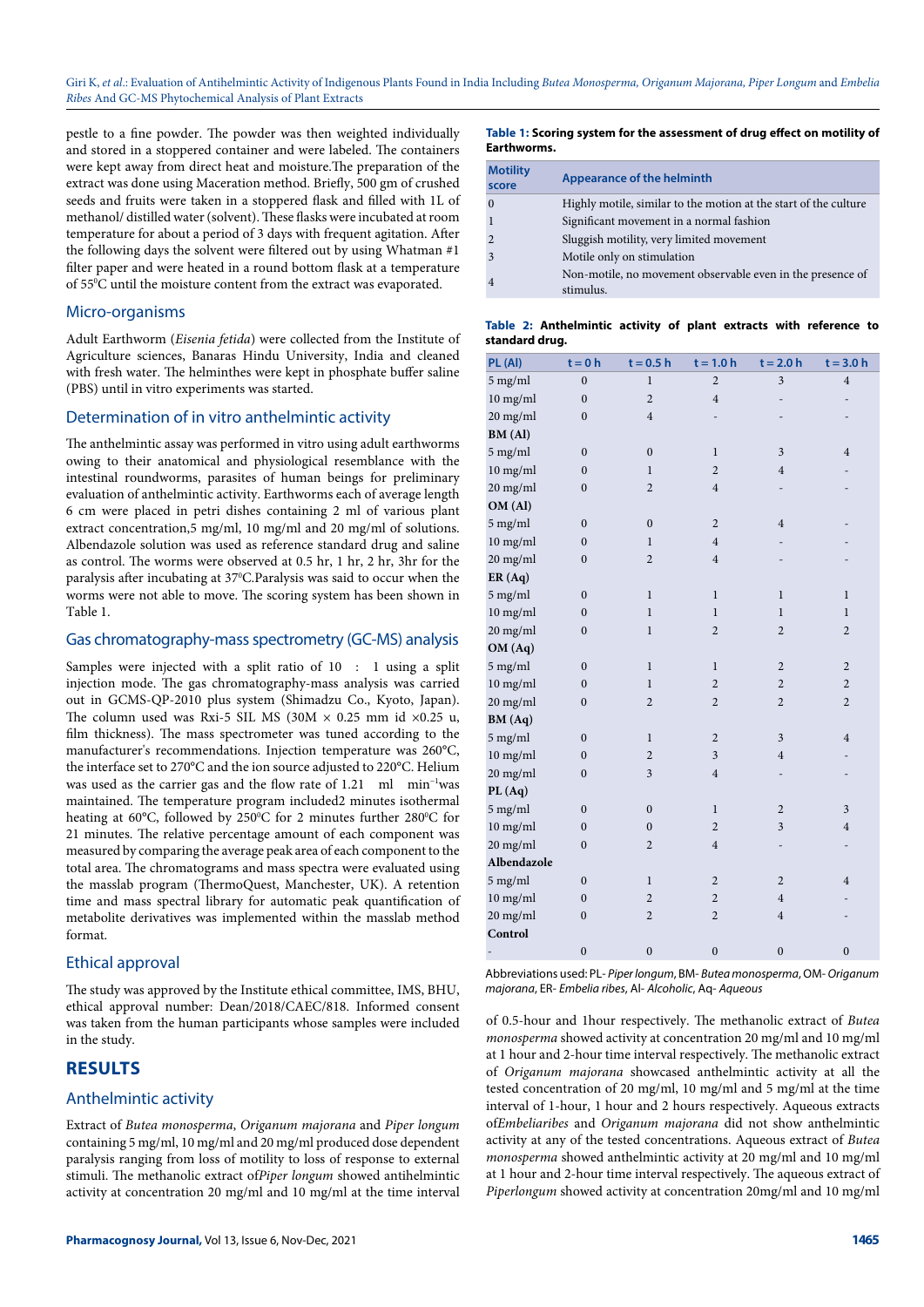at the time interval of 1 hour and 3-hour respectively. The complete score of all the tested extracts at different time intervals is shown in Table 2. In the standard drug, Albendazole, anthelmintic activity was seen at 20mg/ml,10 mg/ml and 5 mg/ml at the time interval of 2-hour, 2-hour and 3-hour respectively. The graph showing paralytic score of the extracts with reference to the albendazole at different concentrations and time intervals has been shown in figure 1, 2 and 3. In the control plate the active motility was seen throughout the experiment.

#### GC-MS analysis of *Butea monosperma* extract

The complete list of the compounds identified in the GC-MS analysis of the plant extracts of *Butea monosperma*has been included in Table 3. Total 20 components were reported with 1,2- Benzenedicarboxylic acid as the single most dominant component in the extracts of *Butea monosperma* (92.42%) (Figure 4). One component remains unidentified through GC-MS analysis. The other compounds reported includes beta-D-Glucopyranose, 1-6-anhydro-(1.24%), 3-O-Methyl-dglucose (4.11%) andn-Hexadecanoic acid (0.49%).

#### GC-MS analysis of *Origanum majorana* extract

The results pertaining to GC-MS analysis of the extract of *Origanum majorana* lead to identification of a total of 35 compounds (Figure 5). Of the total compounds identified 1,2- Benzene dicarboxylic acid was the most prevailing compound (46.67%). Other compounds identified in the *Origanum majorana* extract includes Octadecenoic acid (Z) (16.94%), methyl estern-Hexadecanoic acid (5.68%), 9-Octadecenoic acid (Z)-, methyl ester (5.48%), Hexadecanoic acid, methyl ester (3.47%), 9-Octadecenoic acid (Z)-, 2,3-dihydroxypropyl ester (4.47%), Glutaric acid, hex-4-yn-3-yl dodec-9-yn-1-yl ester (4.10%) and Piperine(3.57%).

#### GC-MS analysis of *Piper longum* extract

A total of 63 compounds were identified in the extract of *Piper longum* through GC-MS analysis (Figure 6). The different compounds reported includes 8-Heptadecene (1.37%), 1-Chlorooctadecane (2.38%), Bis(2 ethylhexyl) phthalate (16.2%), Undec-10-ynoic acid, tridec-2-yn-1-yl



Figure 1: Paralytic score of earthworms treated with the extracts and albendazole at different time intervals at 5 mg/ml concentration.



Figure 2: Paralytic score of earthworms treated with the extracts and albendazole at different time intervals at 10 mg/ml concentration.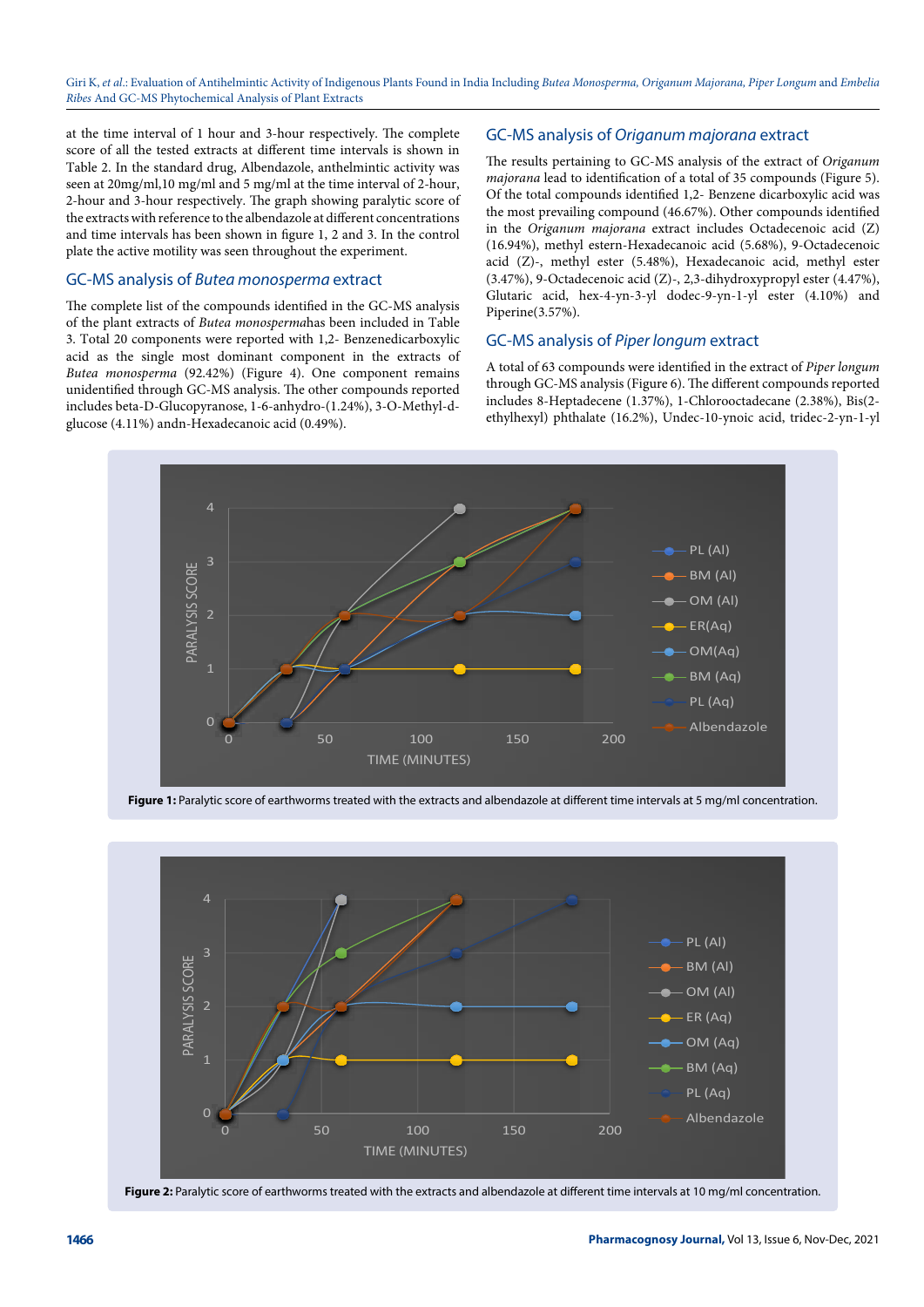

Figure 3: Paralytic score of earthworms treated with the extracts and albendazole at different time intervals at 20 mg/ml concentration.

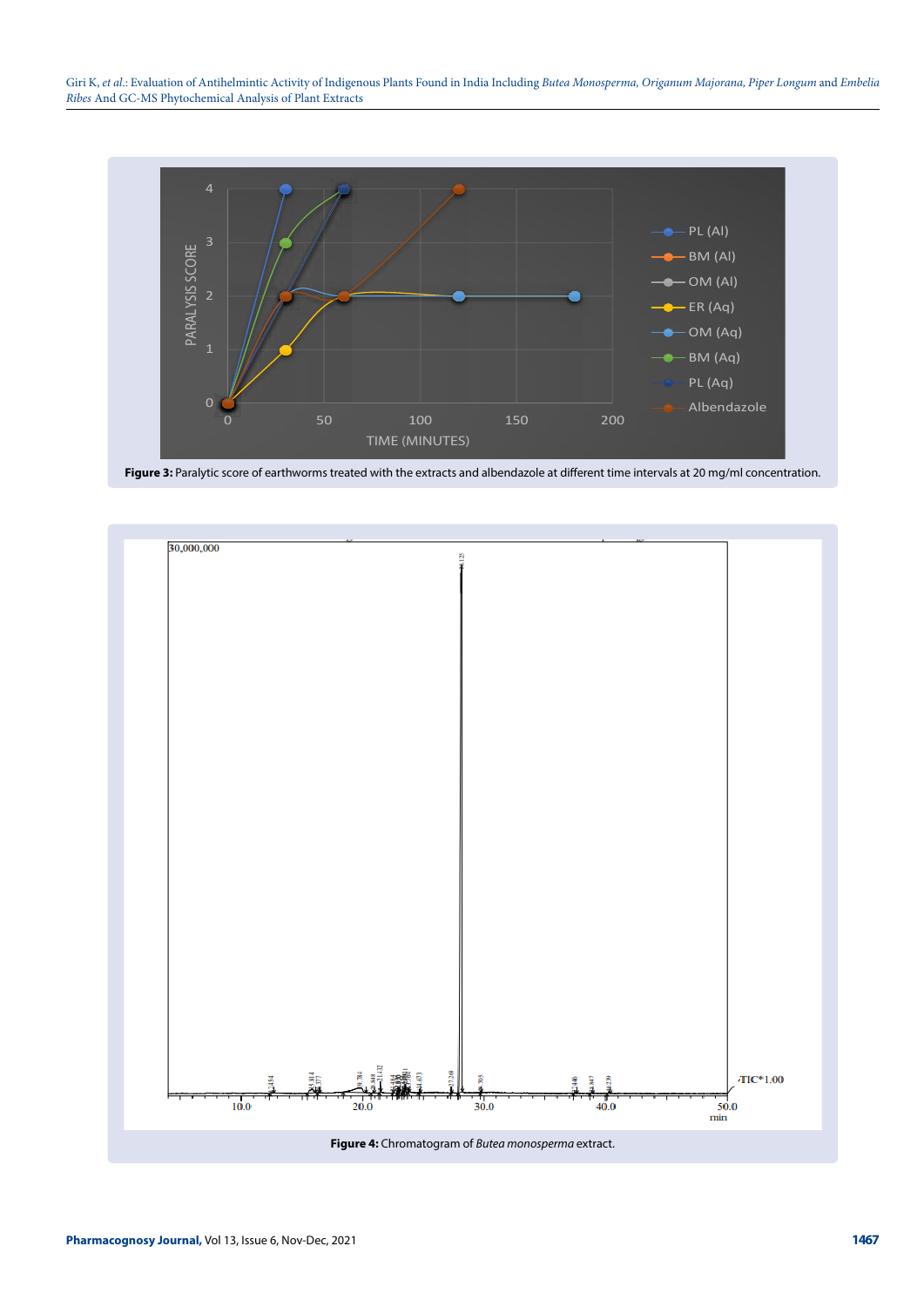

**Figure 5:** Chromatogram of *Origanum majorana* extract.

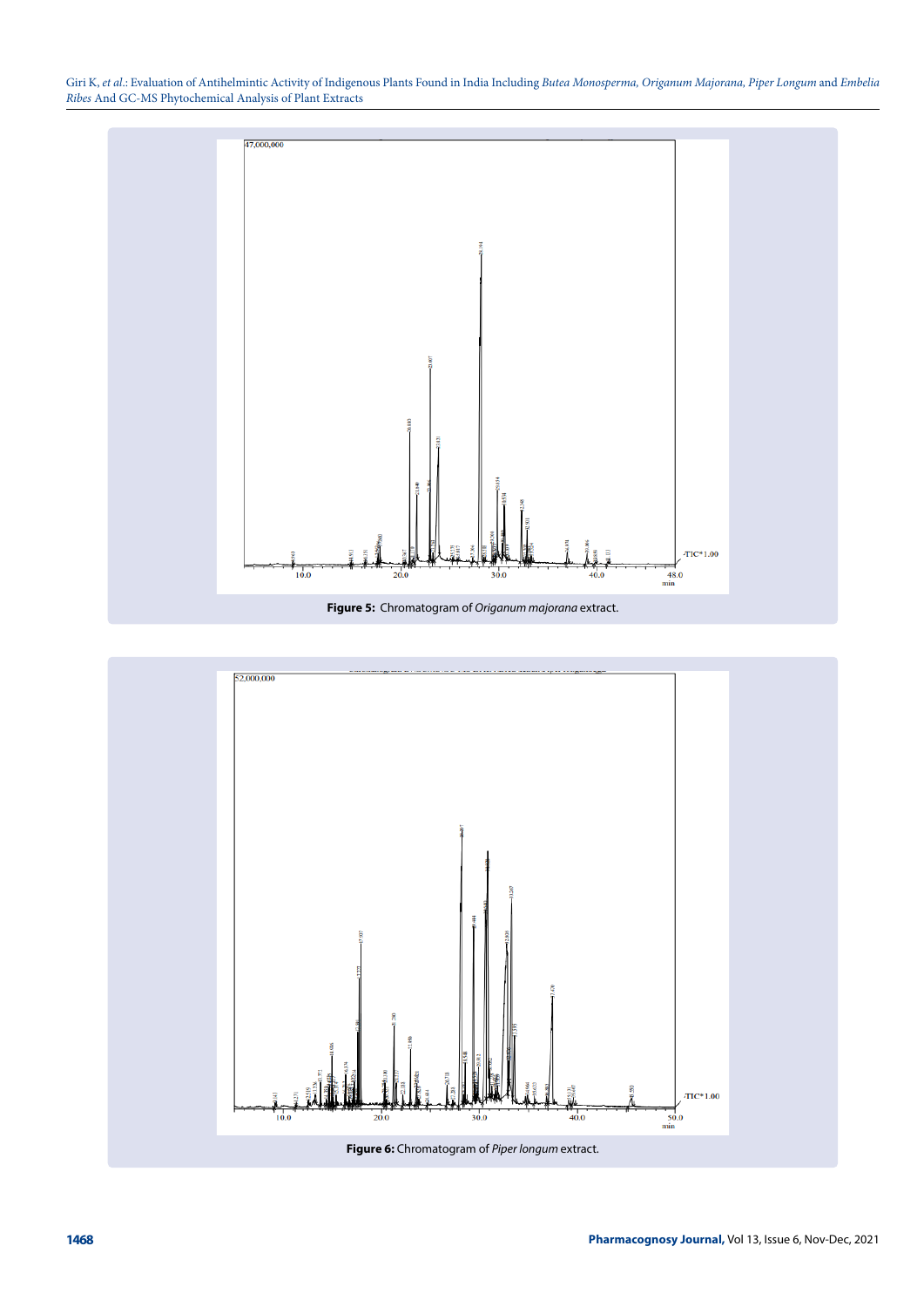ester (11.04%), (2E,4E)-N-Isobutyloctadeca-2,4-dienamide (1.08%), Piperine (18.57%), (2E,4E,14E)-N-Isobutylicosa-2,4,14-trienamide (10.97%) and Butane, 2-(2,2-dichloro-1,3-dimethylcyclopropyl) (7.64).

# **DISCUSSION**

According to WHO, 85% of the population in developing countries depends on the traditional medicine for human and animal care.<sup>8</sup> Plants are rich source of bioactive compounds which boosts immune system, reduce oxidative damages and are known to be effective against a number of pathogenic microbes.9,10 In the present study, the extract of *Butea monosperma*, *Origanum majorana* and *Piper longum* showed anthelmintic activity. However, the extract of plant *Embelia ribes* was not found to be effective against the tested helminth in the present assay.

*Butea monosperma* is widely distributed throughout India, Burma and Ceylon and finds use both commercially as well as medicinally with every plant part.<sup>11</sup> In the present study methanolic as well as the aqueous extract of *Butea monosperma* showed better anthelmintic activity as compared to the standard albendazole. Our results are in concordance with other studies which showed anthelmintic potential of the extracts of *Butea monosperma* leaves and seeds in different solvents [8, 12]. A study reported that methanolic extract of the seeds of *Butea monosperma* showed potent anthelmintic activity against *Caenorhabditis elegans* .12 The crude powder of *Butea monosperma* seeds has shown time-dependent and dose-dependent in vivo anthelmintic activity in sheeps with mixed species of gastrointestinal nematodes.<sup>13</sup>

*Origanum majorana* also called as marjoram is cold sensitive perennial herb. Commonly used for seasoning of salads, soups, dressings and for herbal teas .14 In the present study, *Origanum majorana* showed anthelmintic activity against the Earthworm model. Studies have reported effective antibacterial, antiviral and nematocidal activity of the*Origanum plant* .15-18 A recent study demonstrated significant anthelmintic activity of the leaves and stems of *Origanum majorana* and attributed it to the presence of p-cymene, carvacroland thymol.<sup>19</sup>

The reference of *Piper longum* comes from ancient times for its medicinal and dietary uses.20 In the present study methanolic extract of *Piper longum* showed better anthelmintic activity as compared to the aqueous extract. However, both the alcoholic and aqueous extract of *Piper longum* were found to be more effective against the earthworm model used in the present study as compared to the standard drug, albendazole. Many studies from different part of the world have showed the anthelmintic activity of the fruits of *Piper longum* .21-23 A study showing the in vitro ovicidal, larvicidal and adulticidal activity of methanolic extract and its fractions from fruits of *Piper longum* concluded that the methanolic extract and fractions of *Piper longum* possessed potent anthelmintic activity .24

Through GC-MS analysis, 1,2-benzenedicarboxylic acid has been found to be a major constituent in the extracts of *Butea monosperma*(92.42%) and *Origanum majorana*(45.67%). Studies have reported potent antimicrobial activity of 1,2-benzenedicarboxylic acid against a number of pathogenic microbes [25-26]. The compound 1,2-benzenedicarboxylic acid has been reported to be an important component in the extracts of seeds and pods of *Acacia nilotica Linn*, leaf and bark extracts of *Salix subserrata*,leaf extractsof*Gynura segetum* showing prominent antimicrobial function .<sup>25-28</sup>

In the GC-MS analysis of *Piper longum* extract, piperine (18.57%) was found to be most prevailing component which can be an important contributor in the anthelmintic activity of this extract. This result is in agreement with other studies which report effective antimicrobial effect of piperine.29-30 A study from Iraq reported the piperine isolated from seeds of *Piper nigrum* showed effective antimicrobial activity against the tested gram positive as well asgram negative bacteria and *Candida* sp. 31 Piperine has been known to cause DNA damage and it prevents the repair mechanism for the damage.<sup>32</sup>

It can be concluded that extract of *Butea monosperma*, *Origanum majorana* and *Piper longum* have anthelmintic property. These plant extracts can be used as a potential alternative of anthelmintic drugs to prevent their overuse and side effects on human health and environment. However, further studies to determine clinical efficacy are required.

# **ACKNOLEDGMENTS**

We thank the Institute of Medical Sciences, Banaras Hindu University, Varasnasi, India for providing the infrastructure, and other research facility.

# **CONFLICTS OF INTEREST**

Accordingly, there is no-conflict of interest arising whatsoever with this article.

# **ACKNOLEDGMENTS**

We thank the Institute of Medical Sciences, Banaras Hindu University, Varasnasi, India for providing the infrastructure, and other research facility.

# **REFERENCES**

- Boucher HW, Talbot GH, Bradley JS, Edwards JE, Gilbert D, Rice LB, Scheld M, Spellberg B, Bartlett J. Bad bugs, no drugs: no ESKAPE! An update from the Infectious Diseases Society of America. Clinical infectious diseases. 2009 Jan 1;48(1):1-2.
- 2. Giamarellou H. Multidrug-resistant Gram-negative bacteria: how to treat and for how long. International Journal of Antimicrobial Agents. 2010 Dec 1;36:S50-4.
- 3. Iwalokun BA, Ogunledun A, Ogbolu DO, Bamiro SB, Jimi-Omojola J. In vitro antimicrobial properties of aqueous garlic extract against multidrug-resistant bacteria and Candida species from Nigeria. Journal of medicinal food. 2004 Sep 1;7(3):327-33.
- 4. World Health Organization. The world health report 2002: reducing risks, promoting healthy life. World Health Organization; 2002.
- 5. Banerjee T, Singh A, Kumar S, Dhanani T, Gajbhiye NA, Koley TK, Maurya A, Filgona J. Ovicidal and larvicidal effects of extracts from leaves of Andrographis paniculata (Burm. f.) Wall. ex Nees against field isolates of human hookworm (Ancylostoma duodenale). Journal of ethnopharmacology. 2019 May 10;235:489-500.
- 6. Koley TK, Khan Z, Oulkar D, Banerjee T, Singh A, Karkute SG, Banerjee K. Coupling the high-resolution LC–MS characterisation of the phenolic compounds with the antimicrobial and antibiofilm properties of helencha (Enydra fluctuans Lour.). Journal of Food Science and Technology. 2021 Jan 17:1-1.
- 7. Kopka J, Fernie A, Weckwerth W, Gibon Y, Stitt M. Metabolite profiling in plant biology: platforms and destinations. Genome biology. 2004 May;5(6):1-9.
- 8. Singh G, Singh R, Verma PK, Singh R, Anand A. Anthelmintic efficacy of aqueous extract of Butea monosperma (Lam.) Kuntze against Haemonchus contortus of sheep and goats. Journal of Parasitic Diseases. 2015 Jun;39(2):200-5.
- 9. Han X, Shen T, Lou H. Dietary polyphenols and their biological significance. International Journal of Molecular Sciences. 2007 Sep;8(9):950-88.
- 10. Verma PK, Raina R, Singh SP, Sultana M. Oxidative stress: pharmacology of vitamin E. J Vet Pharmacol Toxicol. 2011;10(1-2):1-7.
- 11. Fageria D, Rao D. A review on Butea monosperma (Lam.) kuntze: A great therapeutic valuable leguminous plant. Int. J. Sci. Res. 2015;5:1-8.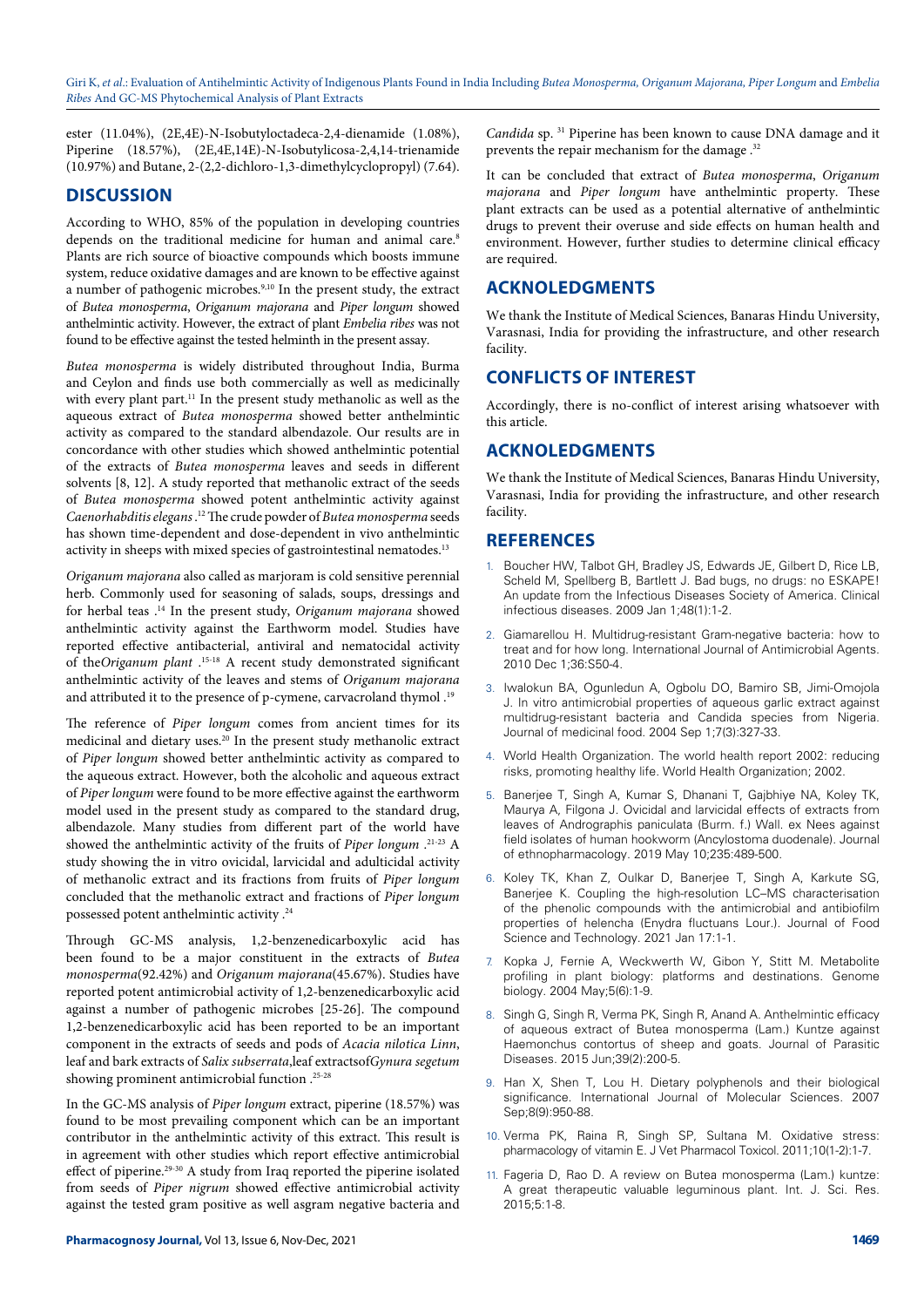- 12. Prashanth D, Asha MK, Amit A, Padmaja R. Anthelmintic activity of Butea monosperma. Fitoterapia (Milano). 2001;72(4):421-2.
- 13. Iqbal Z, Lateef M, Jabbar A, Ghayur MN, Gilani AH. In vivo anthelmintic activity of Butea monosperma against Trichostrongylid nematodes in sheep. Fitoterapia. 2006 Feb 1;77(2):137-40.
- 14. Bagci Y, Kan Y, Dogu S, Çelik SA. The essential oil compositions of Origanum majorana L. cultivated in Konya and collected from Mersin-Turkey. Indian J. Pharm. Educ. Res. 2017 Jul 1;51:S463-9.
- 15. Busatta C, Vidal RS, Popiolski AS, Mossi AJ, Dariva C, Rodrigues MR, Corazza FC, Corazza ML, Oliveira JV, Cansian RL. Application of Origanum majorana L. essential oil as an antimicrobial agent in sausage. Food microbiology. 2008 Feb 1;25(1):207-11.
- 16. Walker JF, Santos PD, Schmidt CA, Bittencourt TC, Guimarães AG. Antimicrobial Activity of Marjoram (Origanum Majorana) Essential Oil Against the Multidrug‐Resistant Salmonella Enterica Serovar Schwarzengrund Inoculated in Vegetables from Organic Farming. Journal of Food Safety. 2016 Nov;36(4):489-96.
- 17. Vági E, Simándi B, Suhajda A, Hethelyi E. Essential oil composition and antimicrobial activity of Origanum majorana L. extracts obtained with ethyl alcohol and supercritical carbon dioxide. Food research international. 2005 Jan 1;38(1):51-7.
- 18. Minami M, Kita M, Nakaya T, Yamamoto T, Kuriyama H, Imanishi J. The inhibitory effect of essential oils on herpes simplex virus type‐1 replication in vitro. Microbiology and immunology. 2003 Sep;47(9):681-4.
- 19. Abidi A, Sebai E, Dhibi MO, Darghouth MA, Akkari H. Chemical analyses and evaluation of the anthelmintic effects of Origanum majorana essential oil, in vitro and in vivo studies. Veterinární medicína. 2020 Nov 26;65(11):495-505.
- 20. Kumar S, Kamboj J, Sharma S. Overview for various aspects of the health benefits of Piper longum linn. fruit. Journal of acupuncture and meridian studies. 2011 Jun 1;4(2):134-40.
- 21. D'Cruz JL, Nimbkark AY, Kokate CK. Evaluation of fruits of Piper longum Linn. and leaves of Adhatoda vasica Nees for anthelmintic activity. Indian drugs. 1980;17(4):99-101.
- 22. Kokate CK, Chaudhari GN, Nimbkar AY. Search for anthelmintics of plant origin: activities of volatile principles of Acorus calamus and Piper longum against Ascaris lumbricoides. In4. Asian Symposium on Medicinal Plants and Spices, Bangkok (Thailand), 15-19 Sep 1980 1980.
- 23. Singh TU, Kumar D, Tandan SK, Mishra SK. Inhibitory effect of essential oils of Allium sativum and Piper longum on spontaneous muscular activity of liver fluke, Fasciola gigantica. Experimental parasitology. 2009 Dec 1;123(4):302-8.
- 24. Koorse KG, Samraj S, John P, Narayanan PM, Devi SS, Usha PT, Sunilkumar S, Gleeja VL. Anthelmintic activity of fruit extract and fractions of Piper longum L. In vitro. Pharmacognosy Journal. 2018;10(2).
- 25. Shoge M. Antimicrobial activity of 1, 2 butyldecyl ester isolated from Acacia niloti.2014.
- 26. Singh R, Singh SK, Maharia RS, Garg AN. Identification of new phytoconstituents and antimicrobial activity in stem bark of Mangifera indica (L.). Journal of pharmaceutical and biomedical analysis. 2015 Feb 25;105:150-5.
- 27. Hussain H, Badawy A, Elshazly A, Elsayed A, Krohn K, Riaz M, Schulz B. Chemical constituents and antimicrobial activity of Salix subserrata. Records of Natural Products. 2011;5(2):133.
- 28. Seow LJ, Beh HK, Ibrahim P, Sadikun A, Asmawi MZ. Antimicrobial activity of Gynura segetum's leaf extracts and its active fractions. CELLMED. 2012;2(2):20-1.
- 29. Zarai Z, Boujelbene E, Salem NB, Gargouri Y, Sayari A. Antioxidant and antimicrobial activities of various solvent extracts, piperine and piperic acid from *Piper nigrum*. Lwt-Food science and technology. 2013 Mar 1;50(2):634-41.
- 30. Takooree H, Aumeeruddy MZ, Rengasamy KR, Venugopala KN, Jeewon R, Zengin G, Mahomoodally MF. A systematic review on black pepper (*Piper nigrum* L.): From folk uses to pharmacological applications. Critical reviews in food science and nutrition. 2019 Jun 27;59(sup1):S210-43.
- 31. Aldaly ZT. Antimicrobial activity of piperine purified from *Piper nigrum*. J. Basrah Res. 2010;36:54-61.
- 32. Fofaria NM, Kim SH, Srivastava SK. Piperine causes G1 phase cell cycle arrest and apoptosis in melanoma cells through checkpoint kinase-1 activation. PloS one. 2014 May 7;9(5):e94298.